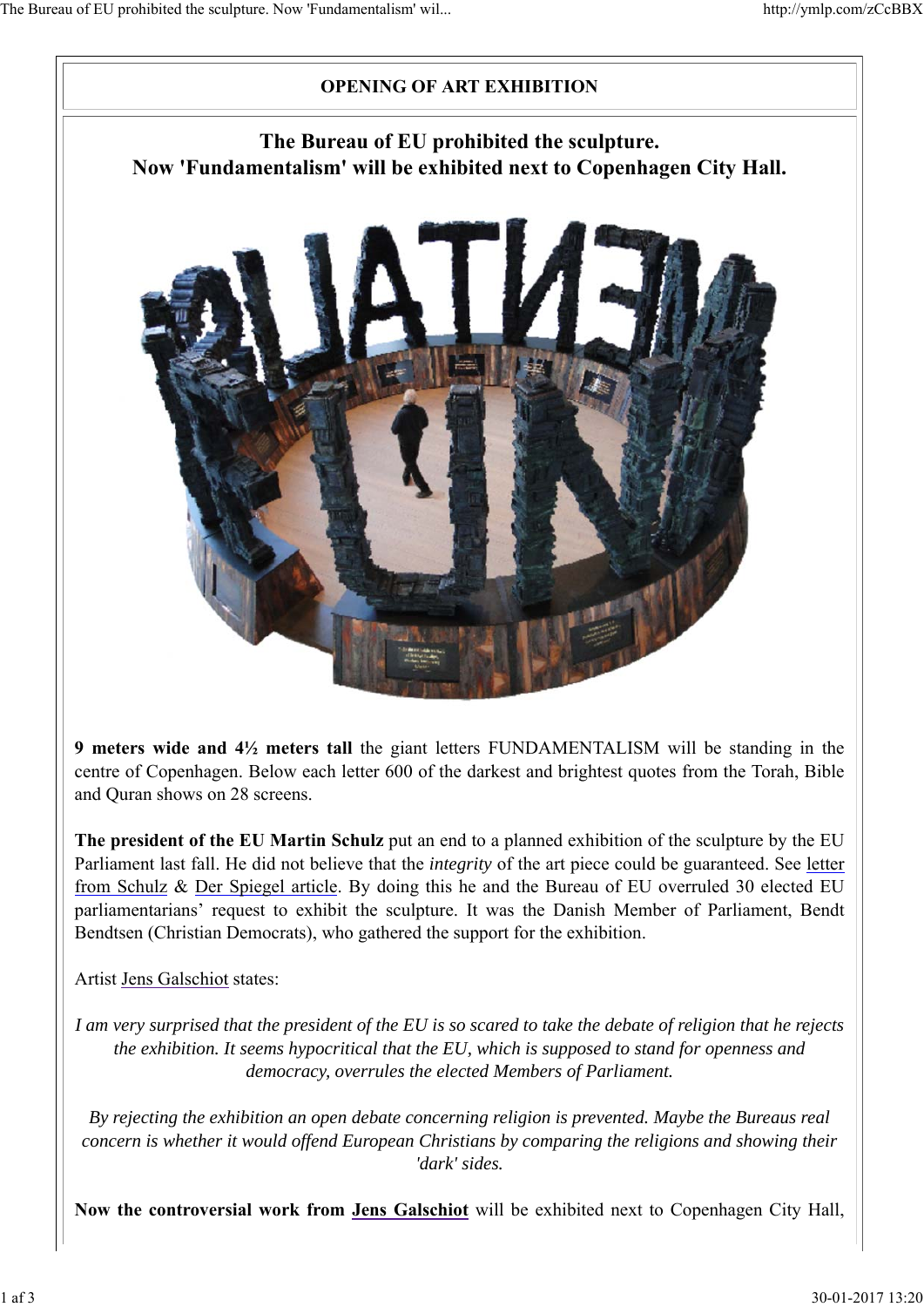from Tuesday April 26<sup>th</sup> till May 8<sup>th</sup>. It is the first time the sculpture is exhibited in public, and Galschiot is very excited to see the reactions.

*I think that it is great that Heavenly Days* (who has invited Galschiot to exhibit*) chooses to exhibit the sculpture, and that the City of Copenhagen provides the location. By doing this they open up for a necessary debate. With the exhibition of 'Fundamentalism' in the heart of Copenhagen the Politicians, religious organisations, and the Medias will have to consider the statement of the sculpture. That central parts of the religions are virtually the same.*

**The sculpture Fundamentalism is a part of the art- and dialogue project 'the Children of Abraham'**, which seeks to create understanding and dialogue, and build a bridge between Christianity, Judaism and Islam. In the art piece **600 of the 'brightest' and 'darkest' quotes** from the three religions are presented and they show that the dogmas of the religions are virtually impossible to differentiate. You could make both regimes of terror and societies of kindness and humanity based on all three religions. Galschiot comments:

*With this work of art I wish to show that all religions contain contradictive texts, and could be used both to justify the most bestial actions and lay ground to the most noble of actions. As I see it, the individual is responsible for their own actions, not the religion.*

It is Heavenly Days  $(5<sup>th</sup>-8<sup>th</sup>$  May), who has asked Galschiot to exhibit the sculpture. By doing this they hope to start a dialogue concerning the monotheistic religions. In addition 60 of Galschiot's refugee sculptures will be exhibited in churches all around Copenhagen in this period of time.

**An official exhibition opening takes place on tuesday April 26th from 5pm to 6pm,** at Regnbuepladsen (next to City Hall in Copenhagen). There will be speeches and drinks and Galschiot will present the sculpture and his visions for the project.

**Lots of greetings.**

**Lasse Markus** Chief of communication **and all the people at Gallery Galschiøt**

## **Contact information**

**Artist Jens Galschiot / The Children Of Abraham / Fundamentalism** Chief of communication Lasse Markus  $+ 4566184058$  mobile  $+ 4561703083$ aidoh@aidoh.dk

**MEP Bendt Bendtsen**  Tel: + 32 2 28 47125 bendt.bendtsen-office@europarl.europa.eu

**Heavenly Days** Kirsten Weiss Mose, press contact Tel + 45 2320 5031 kirsten@himmelskedage.dk

**Links to Fundamentalism & The Children of Abraham**